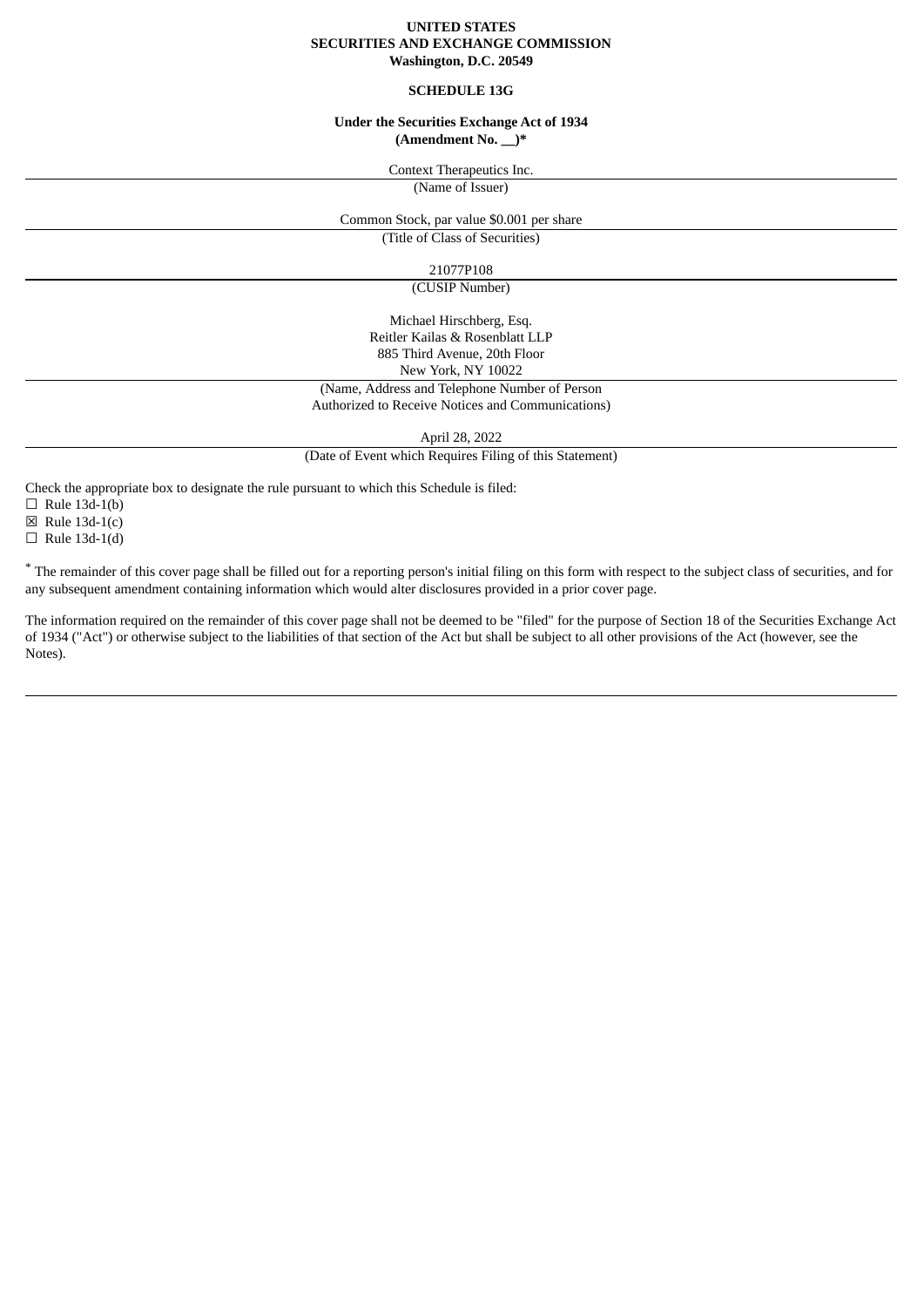| <b>CUSIP No. 21077P108</b>                                                                                                    |                                                                                                  |                                                       | 13G                                                                  | Page 2 of 7 Pages |  |  |  |  |
|-------------------------------------------------------------------------------------------------------------------------------|--------------------------------------------------------------------------------------------------|-------------------------------------------------------|----------------------------------------------------------------------|-------------------|--|--|--|--|
| 1.                                                                                                                            | <b>NAMES OF REPORTING PERSONS</b><br>I.R.S. IDENTIFICATION NOS. OF ABOVE PERSONS (ENTITIES ONLY) |                                                       |                                                                      |                   |  |  |  |  |
|                                                                                                                               |                                                                                                  | Affinity Healthcare Fund, LP (EIN 82-1629802)         |                                                                      |                   |  |  |  |  |
| CHECK THE APPROPRIATE BOX IF A MEMBER OF A GROUP<br>2.                                                                        |                                                                                                  |                                                       |                                                                      |                   |  |  |  |  |
|                                                                                                                               | (see instructions)                                                                               |                                                       |                                                                      |                   |  |  |  |  |
| (a) $\square$<br>(b)<br>$\Box$                                                                                                |                                                                                                  |                                                       |                                                                      |                   |  |  |  |  |
| <b>SEC USE ONLY</b><br>3.                                                                                                     |                                                                                                  |                                                       |                                                                      |                   |  |  |  |  |
| 4.                                                                                                                            | CITIZENSHIP OR PLACE OF ORGANIZATION                                                             |                                                       |                                                                      |                   |  |  |  |  |
| Delaware                                                                                                                      |                                                                                                  |                                                       |                                                                      |                   |  |  |  |  |
|                                                                                                                               | 5.                                                                                               | <b>SOLE VOTING POWER</b>                              |                                                                      |                   |  |  |  |  |
|                                                                                                                               |                                                                                                  |                                                       |                                                                      |                   |  |  |  |  |
| <b>NUMBER OF</b><br><b>SHARES</b><br><b>BENEFICIALLY</b><br><b>OWNED BY</b><br><b>EACH</b><br><b>REPORTING</b><br>PERSON WITH | 6.                                                                                               | <b>SHARED VOTING POWER</b>                            |                                                                      |                   |  |  |  |  |
|                                                                                                                               |                                                                                                  | 883,654 shares of Common Stock                        |                                                                      |                   |  |  |  |  |
|                                                                                                                               | 7.                                                                                               | SOLE DISPOSITIVE POWER                                |                                                                      |                   |  |  |  |  |
|                                                                                                                               | 8.                                                                                               | SHARED DISPOSITIVE POWER                              |                                                                      |                   |  |  |  |  |
|                                                                                                                               |                                                                                                  | 883,654 shares of Common Stock                        |                                                                      |                   |  |  |  |  |
|                                                                                                                               |                                                                                                  |                                                       |                                                                      |                   |  |  |  |  |
|                                                                                                                               |                                                                                                  |                                                       | 9. AGGREGATE AMOUNT BENEFICIALLY OWNED BY EACH REPORTING PERSON      |                   |  |  |  |  |
| 883,654 shares of Common Stock                                                                                                |                                                                                                  |                                                       |                                                                      |                   |  |  |  |  |
|                                                                                                                               |                                                                                                  |                                                       | 10. CHECK IF THE AGGREGATE AMOUNT IN ROW (9) EXCLUDES CERTAIN SHARES |                   |  |  |  |  |
| (see instructions) $\Box$                                                                                                     |                                                                                                  |                                                       |                                                                      |                   |  |  |  |  |
|                                                                                                                               |                                                                                                  | 11. PERCENT OF CLASS REPRESENTED BY AMOUNT IN ROW (9) |                                                                      |                   |  |  |  |  |
| 5.53%                                                                                                                         |                                                                                                  |                                                       |                                                                      |                   |  |  |  |  |
|                                                                                                                               |                                                                                                  | 12. TYPE OF REPORTING PERSON (see instructions)       |                                                                      |                   |  |  |  |  |
| PN                                                                                                                            |                                                                                                  |                                                       |                                                                      |                   |  |  |  |  |
|                                                                                                                               |                                                                                                  |                                                       |                                                                      |                   |  |  |  |  |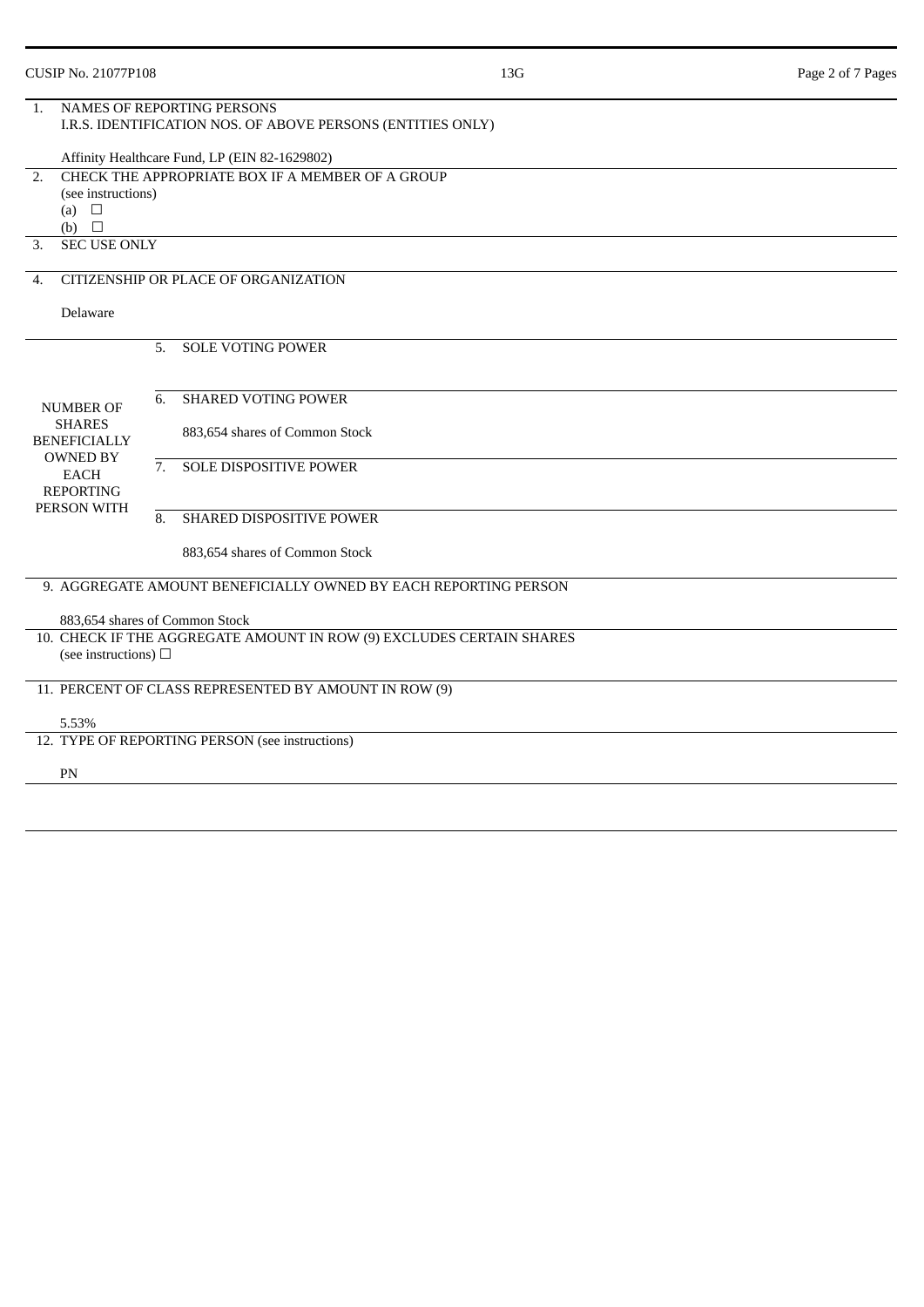| <b>CUSIP No. 21077P108</b>                                                                 |                                                                                                  | 13G                                                                  | Page 3 of 7 Pages |  |  |  |  |
|--------------------------------------------------------------------------------------------|--------------------------------------------------------------------------------------------------|----------------------------------------------------------------------|-------------------|--|--|--|--|
| $\mathbf{1}$ .                                                                             | <b>NAMES OF REPORTING PERSONS</b><br>I.R.S. IDENTIFICATION NOS. OF ABOVE PERSONS (ENTITIES ONLY) |                                                                      |                   |  |  |  |  |
|                                                                                            | Affinity Asset Advisors, LLC (EIN 82-1567490)                                                    |                                                                      |                   |  |  |  |  |
| 2.                                                                                         | CHECK THE APPROPRIATE BOX IF A MEMBER OF A GROUP.                                                |                                                                      |                   |  |  |  |  |
|                                                                                            | (see instructions)                                                                               |                                                                      |                   |  |  |  |  |
| (a) $\Box$<br>(b)                                                                          |                                                                                                  |                                                                      |                   |  |  |  |  |
| <b>SEC USE ONLY</b><br>3.                                                                  |                                                                                                  |                                                                      |                   |  |  |  |  |
|                                                                                            | CITIZENSHIP OR PLACE OF ORGANIZATION                                                             |                                                                      |                   |  |  |  |  |
| 4.                                                                                         |                                                                                                  |                                                                      |                   |  |  |  |  |
| Delaware                                                                                   |                                                                                                  |                                                                      |                   |  |  |  |  |
| <b>NUMBER OF</b><br><b>SHARES</b><br><b>BENEFICIALLY</b><br><b>OWNED BY</b><br><b>EACH</b> | <b>SOLE VOTING POWER</b><br>5.                                                                   |                                                                      |                   |  |  |  |  |
|                                                                                            |                                                                                                  |                                                                      |                   |  |  |  |  |
|                                                                                            | <b>SHARED VOTING POWER</b><br>6.                                                                 |                                                                      |                   |  |  |  |  |
|                                                                                            | 883,654 shares of Common Stock                                                                   |                                                                      |                   |  |  |  |  |
|                                                                                            |                                                                                                  |                                                                      |                   |  |  |  |  |
|                                                                                            | <b>SOLE DISPOSITIVE POWER</b><br>7.                                                              |                                                                      |                   |  |  |  |  |
| <b>REPORTING</b>                                                                           |                                                                                                  |                                                                      |                   |  |  |  |  |
| PERSON WITH                                                                                | 8.<br>SHARED DISPOSITIVE POWER                                                                   |                                                                      |                   |  |  |  |  |
|                                                                                            | 883,654 shares of Common Stock                                                                   |                                                                      |                   |  |  |  |  |
|                                                                                            |                                                                                                  |                                                                      |                   |  |  |  |  |
|                                                                                            |                                                                                                  | 9. AGGREGATE AMOUNT BENEFICIALLY OWNED BY EACH REPORTING PERSON      |                   |  |  |  |  |
|                                                                                            | 883,654 shares of Common Stock                                                                   |                                                                      |                   |  |  |  |  |
|                                                                                            |                                                                                                  | 10. CHECK IF THE AGGREGATE AMOUNT IN ROW (9) EXCLUDES CERTAIN SHARES |                   |  |  |  |  |
| (see instructions) $\Box$                                                                  |                                                                                                  |                                                                      |                   |  |  |  |  |
|                                                                                            | 11. PERCENT OF CLASS REPRESENTED BY AMOUNT IN ROW (9)                                            |                                                                      |                   |  |  |  |  |
|                                                                                            |                                                                                                  |                                                                      |                   |  |  |  |  |
| 5.53%                                                                                      |                                                                                                  |                                                                      |                   |  |  |  |  |
|                                                                                            | 12. TYPE OF REPORTING PERSON (see instructions)                                                  |                                                                      |                   |  |  |  |  |
| IA                                                                                         |                                                                                                  |                                                                      |                   |  |  |  |  |
|                                                                                            |                                                                                                  |                                                                      |                   |  |  |  |  |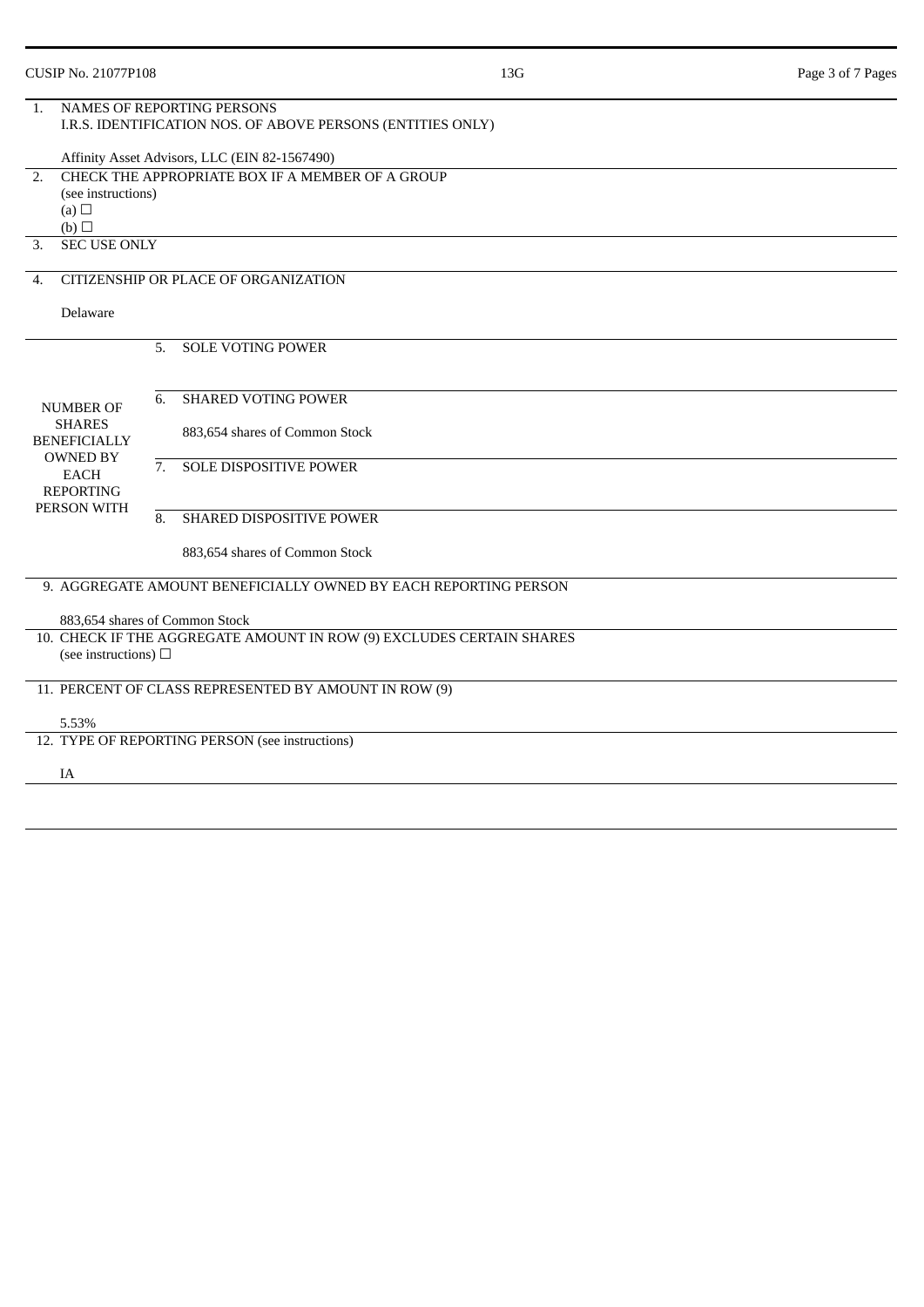#### **Item 1.**

### (a) **Name of Issuer:**

Context Therapeutics Inc.

## (b) **Address of Issuer's Principal Executive Offices:**

2001 Market Street Suite 3915, Unit #15 Philadelphia, PA 19103

### **Item 2.**

## (a) **Name of Persons Filing:**

Affinity Healthcare Fund, LP Affinity Asset Advisors, LLC

## (b) **Address of Principal Business Office or, if None, Residence:**

767 Third Avenue, 15<sup>th</sup> Floor New York, NY 10017

## (c) **Citizenship:**

Affinity Healthcare Fund, LP and Affinity Asset Advisors, LLC - Delaware

## (d) **Title of Class of Securities:**

Common Stock, par value \$0.001 per share

### (e) **CUSIP Number:**

21077P108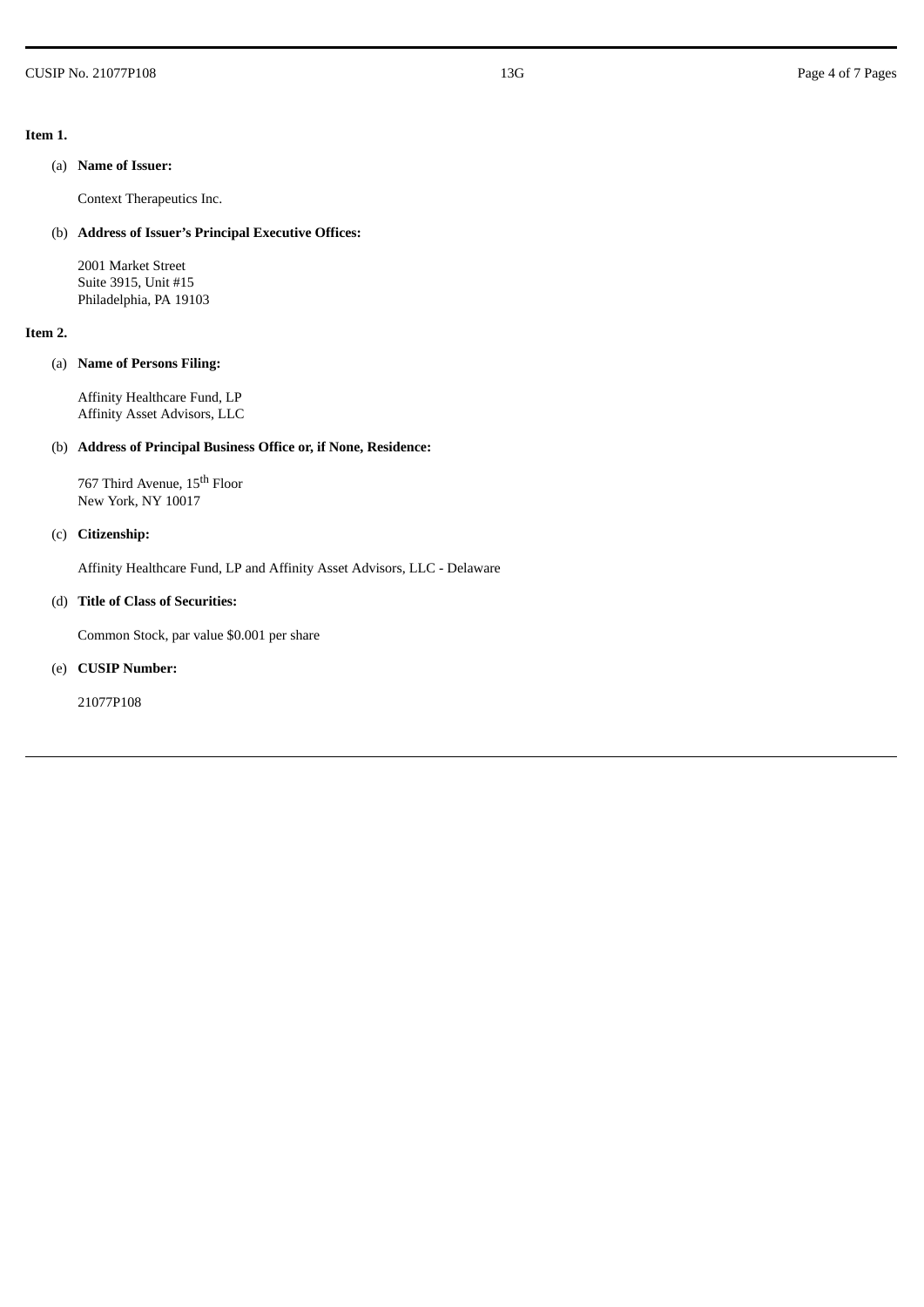### Item 3. If this statement is filed pursuant to §§240.13d-1(b) or 240.13d-2(b) or (c), check whether the person filing is a:

- (a)  $\Box$  Broker or dealer registered under section 15 of the Act (15 U.S.C. 780).
- (b)  $\Box$  Bank as defined in section 3(a)(6) of the Act (15 U.S.C. 78c).
- (c)  $\Box$  Insurance company as defined in section 3(a)(19) of the Act (15 U.S.C. 78c).
- (d) ☐ Investment company registered under section 8 of the Investment Company Act of 1940 (15 U.S.C. 80a-8).
- (e)  $\Box$  An investment adviser in accordance with §240.13d-1(b)(1)(ii)(E);
- (f)  $\Box$  An employee benefit plan or endowment fund in accordance with §240.13d-1(b)(1)(ii)(F);
- (g)  $\Box$  A parent holding company or control person in accordance with §240.13d-1(b)(1)(ii)(G);
- (h)  $\Box$  A savings association as defined in Section 3(b) of the Federal Deposit Insurance Act (12 U.S.C. 1813);
- (i)  $□$  A church plan that is excluded from the definition of an investment company under section  $3(c)(14)$  of the Investment Company Act of 1940 (15 U.S.C. 80a-3);
- (j)  $\Box$  A non-U.S. institution in accordance with §240.13d-1(b)(1)(ii)(J);
- (k)  $\Box$  Group, in accordance with §240.13d-1(b)(1)(ii)(K).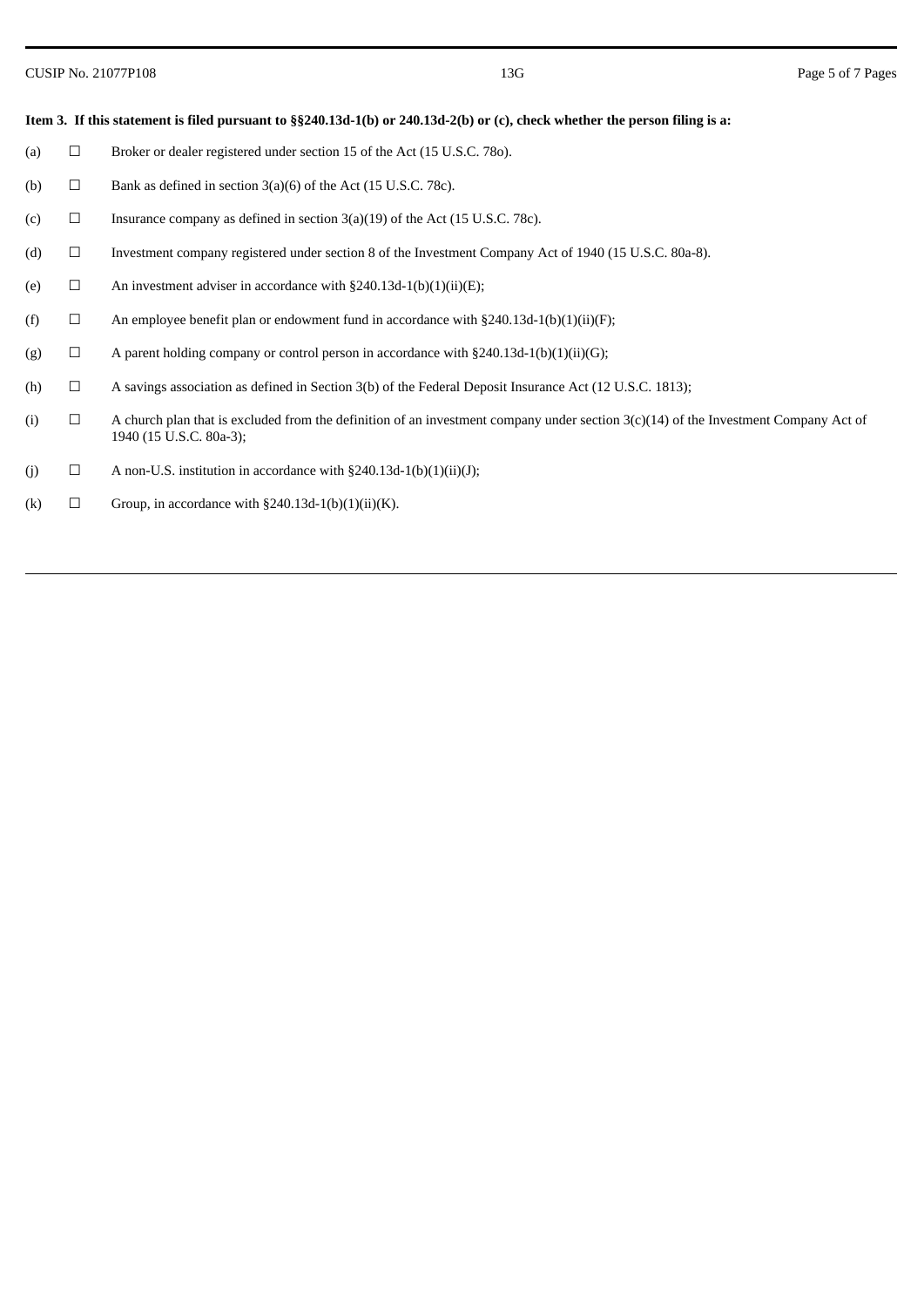#### CUSIP No. 21077P108 **Page 6 of 7 Pages** Page 6 of 7 Pages

#### **Item 4. Ownership.**

Affinity Asset Advisors, LLC (the "Advisor") is the investment manager of Affinity Healthcare Fund, LP (the "Fund") and exercises investment discretion with regard to the securities reported herein. As of May 9, 2022, the Fund beneficially owned an aggregate of 883,654 shares of Common Stock of the Issuer, or 5.53% of the outstanding shares of Common Stock of the Issuer, and the Advisor may be deemed to be the beneficial owner of such 883,654 shares of Common Stock of the Issuer owned by the Fund by virtue of its position as investment manager of the Fund. The Fund and the Advisor have the shared power to vote or to direct the vote and to dispose or direct the disposition of 883,654 shares of Common Stock of the Issuer.

The percentage set forth in the preceding paragraph and in Row 11 of the cover page for each reporting person is based on 15,966,053 shares of Common Stock of the Issuer outstanding as of March 23, 2022 as set forth in the Issuer's Annual Report on Form 10-K filed with the Securities and Exchange Commission on March 23, 2022.

#### **Item 5. Ownership of Five Percent or Less of a Class.**

Not Applicable

### **Item 6. Ownership of More than Five Percent on Behalf of Another Person.**

Not Applicable

Item 7. Identification and Classification of the Subsidiary Which Acquired the Security Being Reported on By the Parent Holding Company.

Not Applicable

**Item 8. Identification and Classification of Members of the Group.**

Not Applicable

### **Item 9. Notice of Dissolution of Group.**

Not Applicable

#### **Item 10. Certification.**

By signing below, we certify that, to the best of our knowledge and belief, the securities referred to above were not acquired and are not held for the purpose of or with the effect of changing or influencing the control of the issuer of the securities and were not acquired and are not held in connection with or as a participant in any transaction having that purpose or effect.